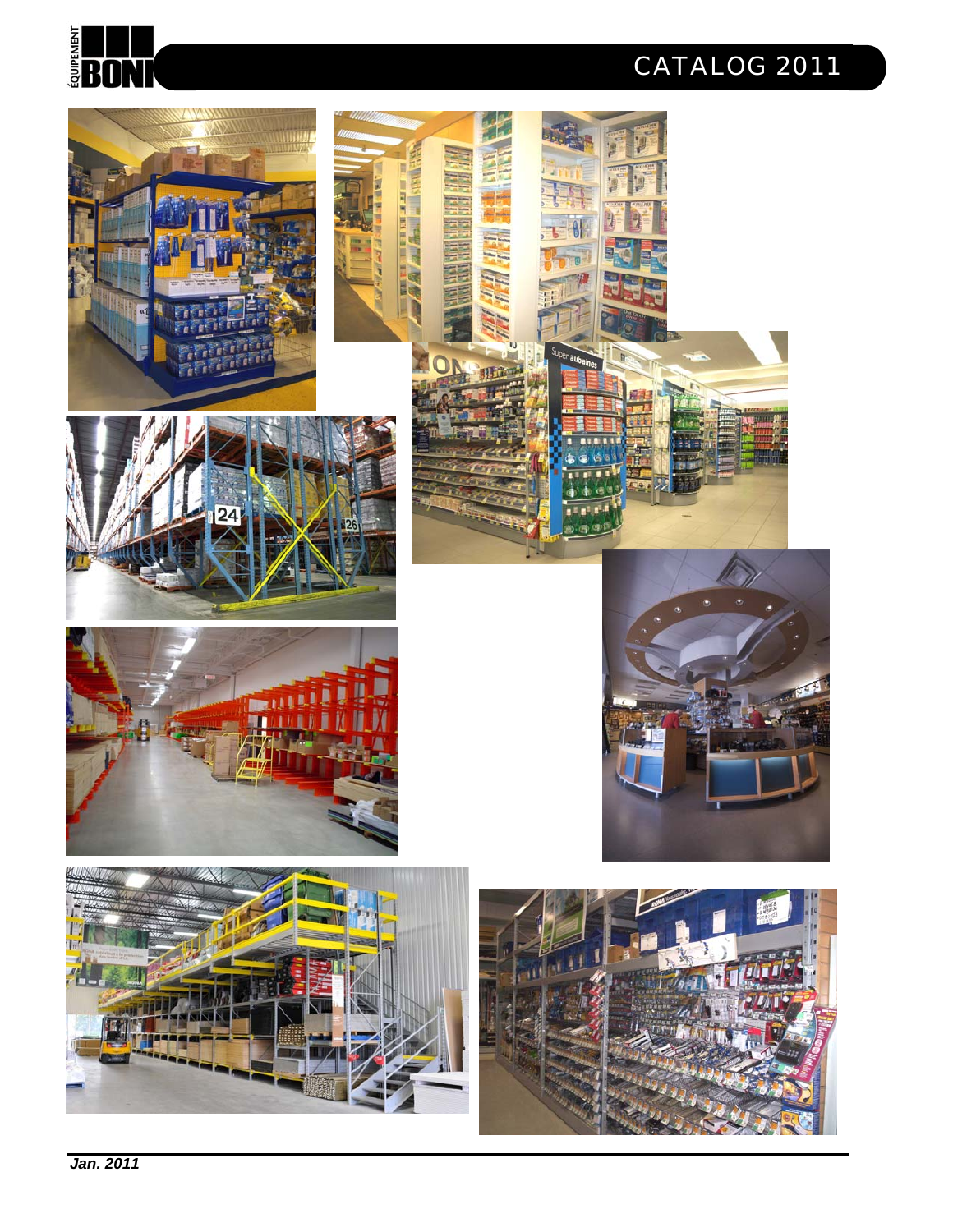### **A** *LEXICON*

| <b>Section A</b> | Index                                                              |
|------------------|--------------------------------------------------------------------|
| <b>Section B</b> | Sales Terms, product index<br>assembly instructions, special notes |
| <b>Section C</b> | Island                                                             |
| <b>Section D</b> | Half Island (End Display)                                          |
| <b>Section E</b> | Wall Unit with double uprights                                     |
| <b>Section F</b> | Wall Unit with single uprights                                     |
| <b>Section G</b> | Component                                                          |
| <b>Section H</b> | <b>Compact Series</b>                                              |
| <b>Section I</b> | Accessory                                                          |
| Section J        | Display                                                            |
| <b>Section K</b> | Audio, Video and Bookstore                                         |
| <b>Section L</b> | Grocery                                                            |
| <b>Section M</b> | Counter                                                            |
| <b>Section N</b> | Showcase                                                           |
| <b>Section O</b> | <b>Boutique</b>                                                    |
| <b>Section P</b> | Pharmacy                                                           |
| <b>Section Q</b> | Hardware                                                           |
| <b>Section R</b> | Warehousing                                                        |
| <b>Section S</b> | Woodworking                                                        |
| Section U        | <b>Light Duty Warehousing</b>                                      |
| <b>Section V</b> | <b>Custom Products</b>                                             |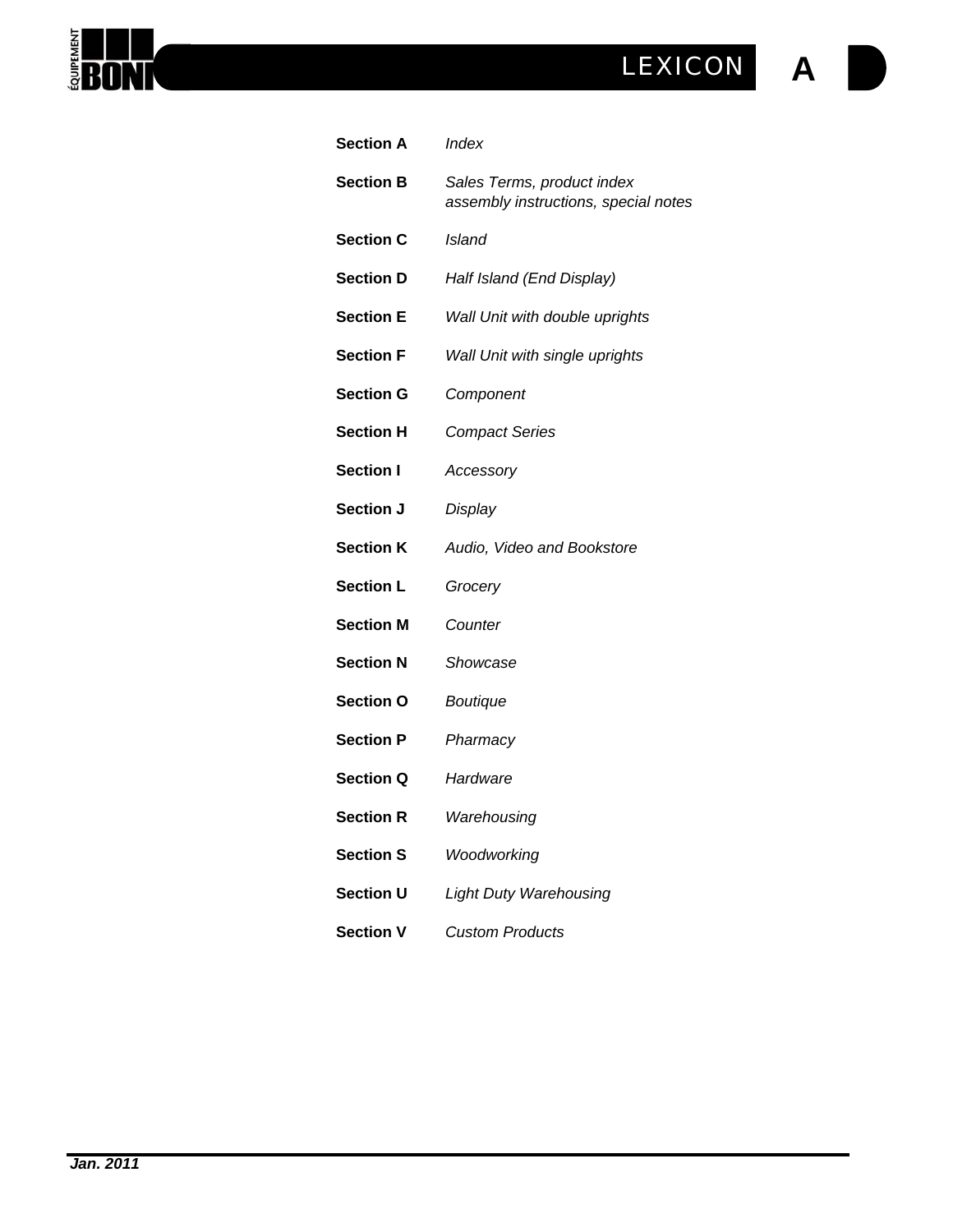**A-1** *PRODUCT INDEX*



| Acrylic fence                                                    | $I-15$         |
|------------------------------------------------------------------|----------------|
| Acrylic fence with attachement for metal shelf                   | $I-33$         |
| Adjustable divider                                               | $R-31$         |
| Aisle brace for - bolted and offset type shelving                | $U-04$         |
| Aisle brace for - rivet type shelving                            | $U-15$         |
| Album shelf with brackets                                        | $K-11$         |
| Aluminium slatwall panel system and accessories                  | Q-16 to 19     |
| Aluminium slatwall panel system and accessories                  | R-35 to 37, 40 |
| Anchor bar                                                       | $G-12$         |
| Anchored guardrail                                               | $R - 0.8$      |
| Angle sway brace                                                 | $U-02, 05$     |
| Angled door divider                                              | $R-20$         |
| Ardron fixture with neon                                         | $N-06$         |
| A-shaped warehouse frame                                         | $R-42$         |
| Attachment for bottle bay unit - 2010 model                      | $P-11$         |
| Attachment for promotional wire mesh side panel                  | $D-16$         |
| Audio cassette and DVD plastic extrusion                         | $K-07$         |
| Axe and sledgehammer display for aluminium slatwall and pegboard | $R-41$         |
| Axe display for aluminium slatwall or pegboard                   | $Q-20$         |
| Axes and shovels display                                         | $R-19$         |

#### *B*

| Backing for bottle bay unit - 2010 model<br>Backing panel configuration<br><b>Bag holder</b><br>Bag hook<br><b>Barrel holder</b><br><b>Base shelf - Compact</b><br>Baseboard heater display<br>Basement window well display<br><b>Basket identification</b><br><b>Basket identification plastic</b><br>Bay-type unit for wing<br>Bay-type unit shelf<br>Beam (special) for plywood bundle<br>Beam for rivet type shelving<br>Bin front for bolted, offset and box type shelving<br>Bin shelf, bin shelf divider and sub-divider<br>Book shelf bracket with stopper<br>Book shelf with 6" high back<br><b>Bookshelf bracket</b><br>Bottle bay unit - 2010 model<br>Bottom double cap for glass backing<br>Bottom tie bar<br>Bottom tie bar - Compact<br>Box beam<br><b>Bracket for metal shelf</b> | $P-12$<br>$B-04$<br>$I-34$ , M $-03$<br>$I-34$ , M $-03$<br>$R-27$<br>$H-10$<br>$Q-04$<br>$R-26$<br>$I-10$<br>$I-10$<br>$P-04$<br>$P-04$<br>$R-28$<br>$U-16$<br>$U-12$<br>$Q-04$<br>$K-12$<br>$K-12$<br>$I-08, K-13$<br>$P-10$<br>$P-05$<br>$G-10$<br>$H-08$<br>$R-07$<br>$I-07$<br>$R-27$ |
|---------------------------------------------------------------------------------------------------------------------------------------------------------------------------------------------------------------------------------------------------------------------------------------------------------------------------------------------------------------------------------------------------------------------------------------------------------------------------------------------------------------------------------------------------------------------------------------------------------------------------------------------------------------------------------------------------------------------------------------------------------------------------------------------------|--------------------------------------------------------------------------------------------------------------------------------------------------------------------------------------------------------------------------------------------------------------------------------------------|
| <b>Bracket for tubing</b><br><b>Bracket for wire basket</b><br>Bracket for wire shelf (bread/cake)<br><b>Bracket for wood shelf</b>                                                                                                                                                                                                                                                                                                                                                                                                                                                                                                                                                                                                                                                               | $I-13$<br>$I-13$<br>$I-08$                                                                                                                                                                                                                                                                 |
|                                                                                                                                                                                                                                                                                                                                                                                                                                                                                                                                                                                                                                                                                                                                                                                                   |                                                                                                                                                                                                                                                                                            |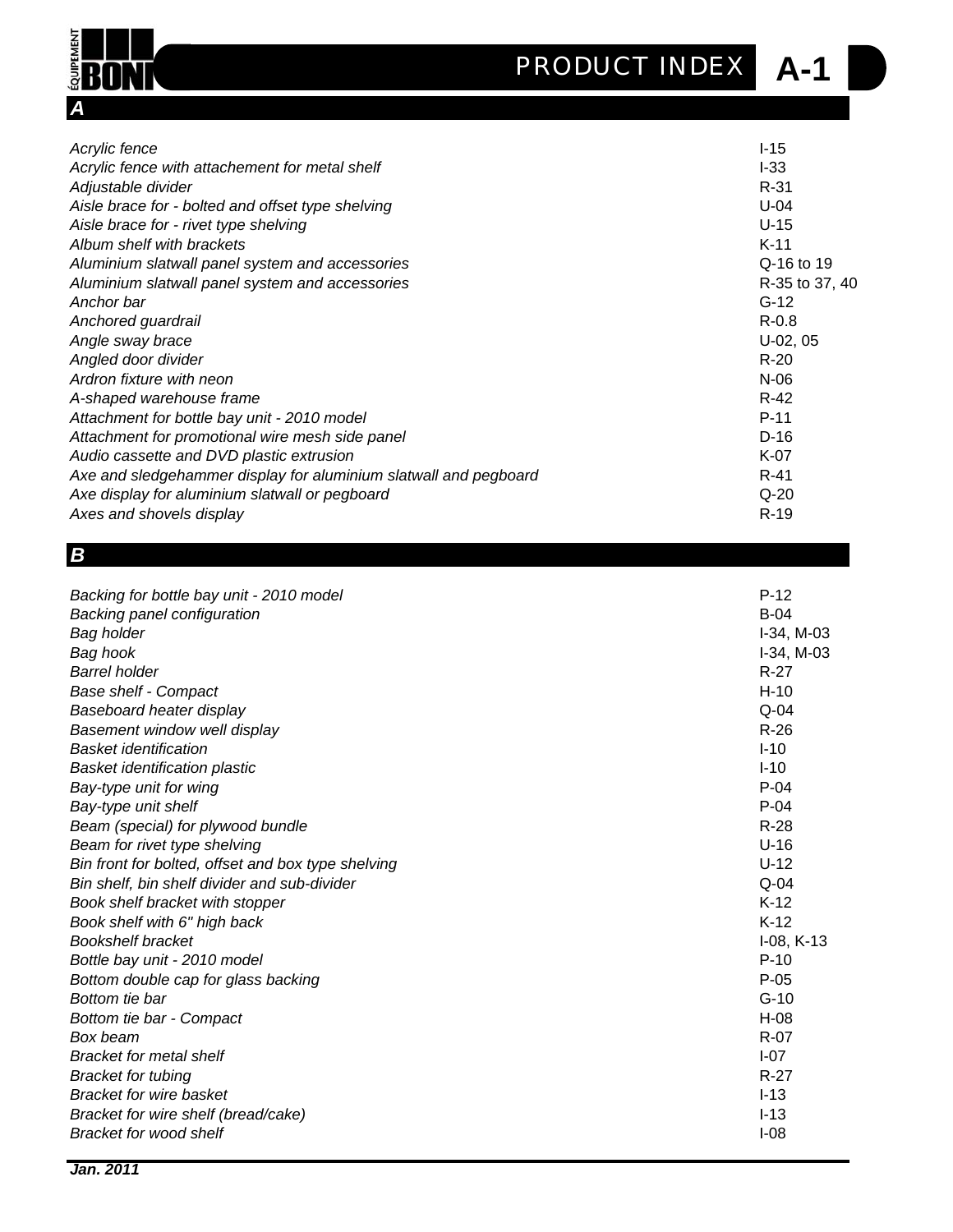### **A-2** *PRODUCT INDEX*

| <b>Bracket with hinge</b>            | R-16     |
|--------------------------------------|----------|
| Broom and hammer display             | R-18     |
| Broom display                        | J-06, 07 |
| Buggy with casters to move gondola   | $1-30$   |
| Bulk merchandise bin shelf & divider | $Q-05$   |

### *C*

*B*

**ÉQUIPEMENT** 

BON

| Canopy bracket                                | $I-30$     |
|-----------------------------------------------|------------|
| Canopy bracket assembly procedures            | $B-28$     |
| Canopy extension                              | $I-30$     |
| Cantilever                                    | R-0.12, 29 |
| Carlon spool display                          | R-18, 27   |
| Carlon spool display on metal palette         | $R-27$     |
| Carpet display                                | $R-30$     |
| Carpet display assembly procedures            | B-29 to 30 |
| Cash counter                                  | $N-02$     |
| Cash counter (convenience store style)        | M-01       |
| Cash counter (in wood)                        | M-05       |
| Cash counter countertop                       | $M-02$     |
| Cash counter side panel                       | M-02       |
| Caster for 4-way merchandiser                 | $J-05$     |
| Caulking tube shelf & divider                 | $Q-05$     |
| Ceiling light and fan display                 | $Q-12$     |
| Ceiling light and fan display                 | $R-25$     |
| Centre cap - Compact                          | $H-09$     |
| Clear glass                                   | $P-06$     |
| Clip for bottle bay unit                      | $P-02$     |
| Column cover                                  | $J-01$     |
| Compact disc plastic extrusion                | K-07       |
| Configuration index                           | $B-03$     |
| Convenience store counter assembly procedures | $B-11$     |
| Cooler wall gondola without backing           | $L-03$     |
| Corner reinforcement plate                    | $U-18$     |
| Corner unit                                   | $N-03$     |
| Countertop bracket                            | $M-02$     |
| Countertop showcase                           | $N-06$     |
| Crossbar 1 x 2 x 48" and accessories          | Q-08, 09   |
| Crossbar for Boni-type upright                | $O-06$     |
| Crossbar for bottle bay unit                  | $P-02$     |
| Crossbar for bottle bay unit - 2010 model     | $P-10$     |
| Crossbar for slatwall                         | $O-03, 04$ |
| Crutch display for slatwall                   | $P-07$     |
| C-shaped divider                              | $R-19$     |
| Curtain display                               | $O-10$     |
| Curtain rod                                   | $O-09$     |
| Curtain rod holder                            | $O-09$     |
| Custom displays (racking)                     | $R-0.9$    |
| <b>Cutter for meter</b>                       | $Q-03$     |
| Cutter for slotted angle                      | $U-18$     |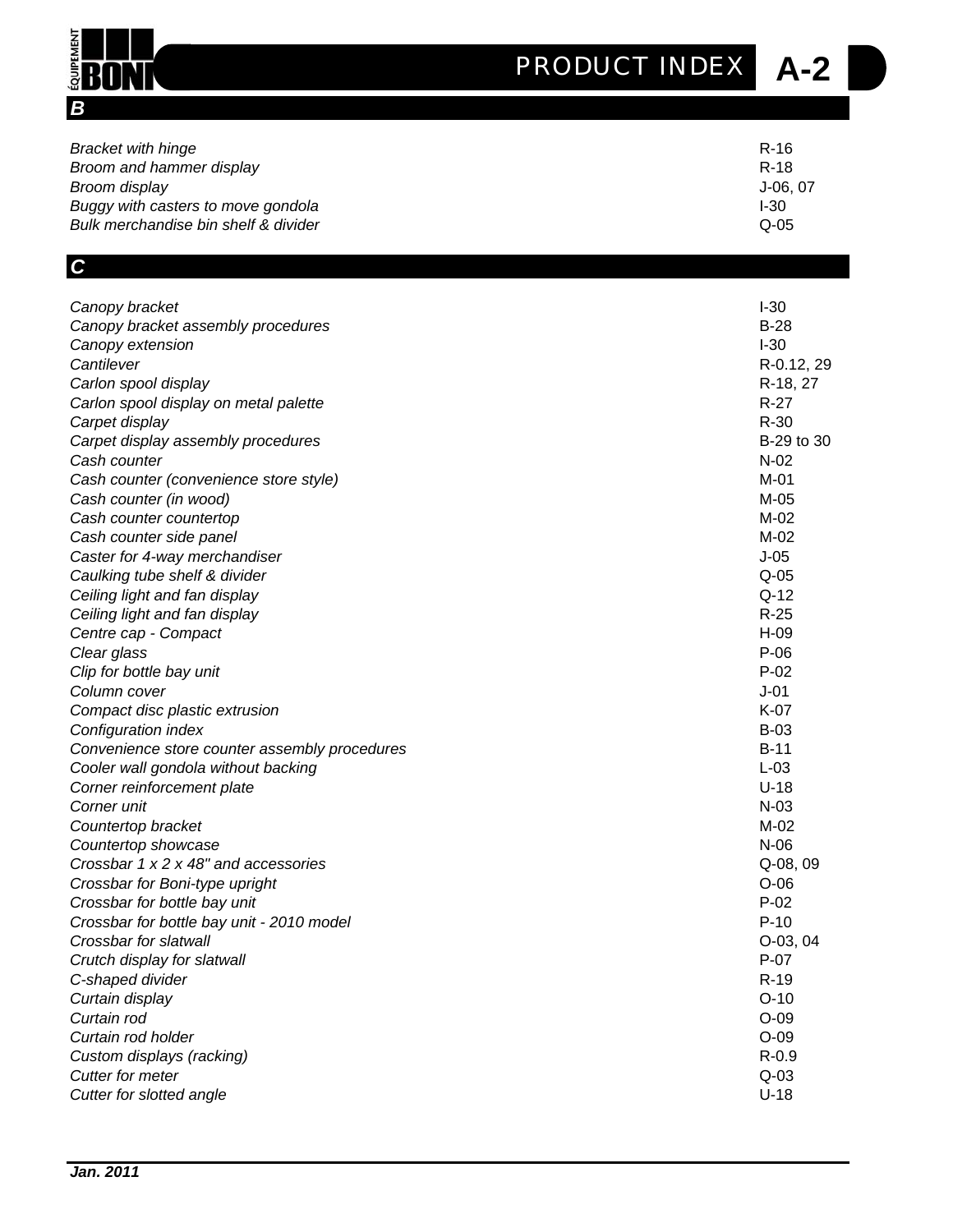**A-3** *PRODUCT INDEX*

| Debris channel                             | $M-01$     |
|--------------------------------------------|------------|
| Decor section warehouse frame              | $R-42$     |
| Divider                                    | $U-13$     |
| Divider clip                               | $U-13, 14$ |
| Dividing wall for over-the-counter section | $P-05$     |
| Door display                               | $Q - 11$   |
| Double upright                             | $G-01$     |
| Double upright channel                     | $G-01$     |
| Double upright extension                   | $G-05$     |
| Dowel display                              | $Q-09$     |
| Drapery display                            | $O-10$     |
| Drawer (showcase)                          | $N-08$     |
| Dressing room hook                         | $O - 04$   |
| Drive-in type warehousing system           | $R-0.5$    |
| Drug cabinet                               | $P-04$     |

#### *E*

*D*

**ÉQUIPEMENT** 

Ш

| Edge trimmer display                          | $R-32$     |
|-----------------------------------------------|------------|
| Electrical breaker display with acrylic door  | $Q-01$     |
| End cap for bottle bay unit                   | $P-03$     |
| End cap for bottle bay unit - 2010 model      | $P-11$     |
| End display base shelf                        | $D-12$     |
| End feature spacer                            | $R-13$     |
| End panel attachment                          | $K-05$     |
| Endframe                                      | $D-11$     |
| Endframe & end base shelf assembly procedures | B-08 to 10 |
| Endframe extension                            | $D-11$     |
| Endframe kickplate                            | D-11, 12   |
| Endless wire basket                           | $I-11, 18$ |

#### *F*

| Fan belt display                                  | $Q-12$     |
|---------------------------------------------------|------------|
| Finishing cap                                     | $G-13$     |
| Finishing cap - Compact                           | $H-09$     |
| Finishing corner for bottle bay unit              | $P-03$     |
| Finishing corner for bottle bay unit - 2010 model | $P-12$     |
| Fluorescent light fixture                         | $I-31$     |
| Flyer display                                     | $I-28$     |
| Flyer page display                                | $I-28$     |
| Foot                                              | $G-05$     |
| Foot cover                                        | $G-06$     |
| Foot extension                                    | $G-05$     |
| Foot extension cover                              | $G-06$     |
| Foot plate                                        | $U-02, 17$ |
| Fork entry bar for step beam                      | $R-16$     |
| Four way merchandiser assembly procedures         | $B-23$     |
| Four-way merchandiser                             | $J-05$     |
| Front panel for broom display                     | $J-06$     |
| Frontal for slatwall                              | $O - 02$   |
|                                                   |            |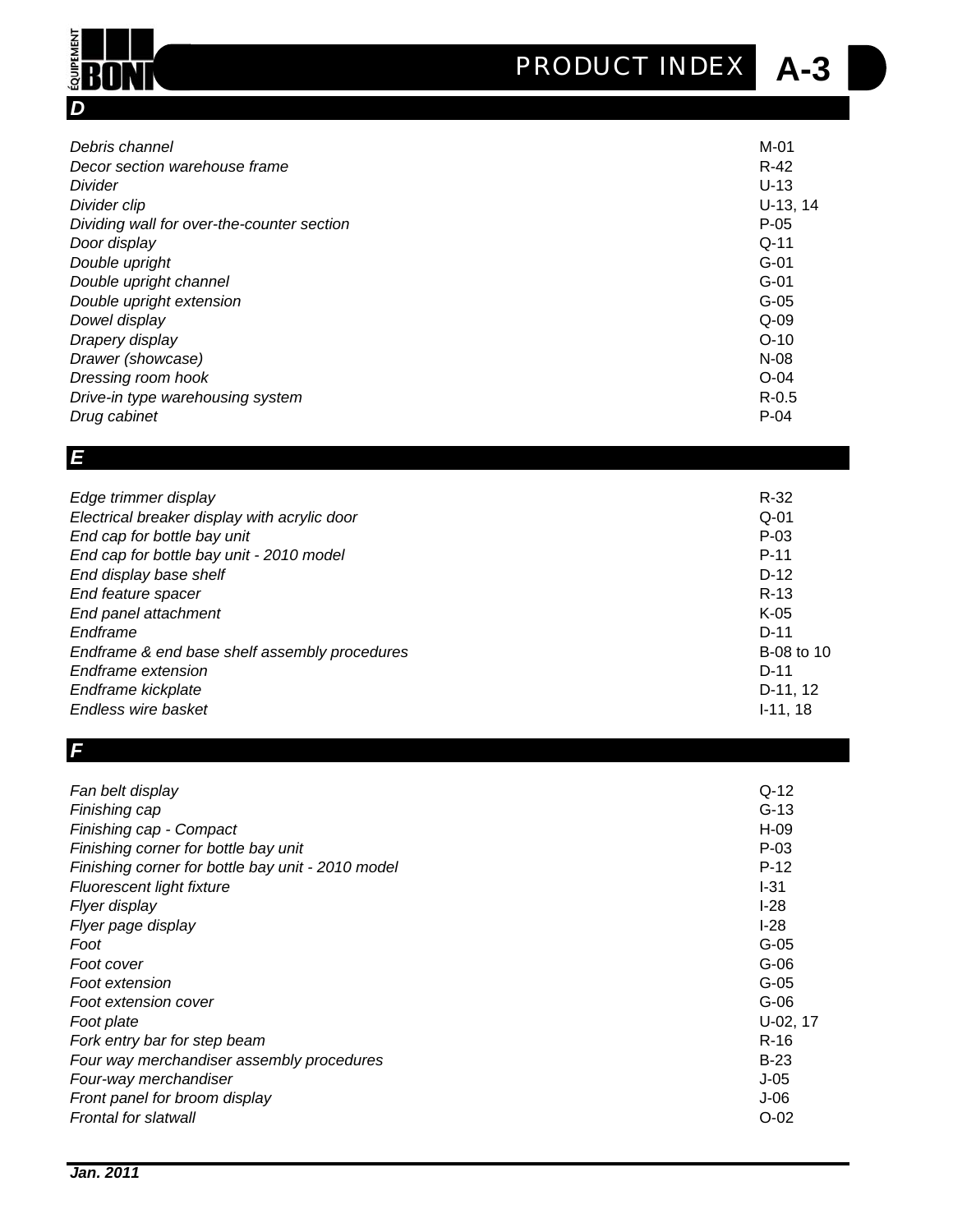## **A-4** *PRODUCT INDEX*

| Galvanized crossbar                 | $G-11$   |
|-------------------------------------|----------|
| Galvanized shelf                    | $R-09$   |
| Galvanized shelf and bracket        | $L-02$   |
| Galvanized upright and extension    | $L-02$   |
| Garden hose display                 | $R - 31$ |
| Glass island                        | $O-07$   |
| Glass shelf (showcase)              | $N-07$   |
| Glass shelf 5mm                     | $I-31$   |
| Glass shelf frame                   | $-32$    |
| Gravity-flow racking system         | $R-0.9$  |
| Greeting card display and end panel | $K-11$   |
| Guardrail with deflector            | $R-0.8$  |

#### *H*

*G*

**ÉQUIPEMENT** 

BON

| Hacksaw and metal saw display                         | $R-18$       |
|-------------------------------------------------------|--------------|
| Half Island (End Cap)                                 | $D-0$ to 10  |
| Half-island - Compact                                 | $H-02$ to 04 |
| Hardware                                              | $R-35$       |
| Hardware (nuts and bolts)                             | $U-02, 14$   |
| Heavy-duty back plate for hook                        | $I-27$       |
| Heavy-duty base for end display                       | $D-12$       |
| Heavy-duty promotional base                           | $D-12$       |
| Hook for $\frac{1}{2}$ " x 1 $\frac{1}{2}$ " crossbar | $1-27$       |
| Hook for masonite and metal backing                   | $I-20$ to 25 |
| Hook for slatwall                                     | $I-24$ to 26 |
| Hook for slatwall                                     | $O$ -03      |
| Horizontal pipe display or long material              | $Q - 10$     |
| Hosepipe spool display                                | $R - 0.11$   |
| h-shaped warehouse frame                              | $R-23$       |
|                                                       |              |

| Inventory control clip                              | $I-26$     |
|-----------------------------------------------------|------------|
| <b>Island</b>                                       | C-0 to 10  |
| Island - Compact                                    | $H-01$     |
| Island, half-island & wall unit assembly procedures | B-05 to 07 |
| $\overline{\mathsf{J}}$                             |            |
| Joiner (plastic and metal)                          | $G-09$     |
| Joiner plate                                        | $U-17$     |
| Kickplate                                           | $G-12$     |
| $\boldsymbol{K}$                                    |            |

| Kickplate                                    | $G-12$             |
|----------------------------------------------|--------------------|
| Kickplate cap<br>Kickplate drawer on casters | M-02<br>G-12, J-07 |
| Kickplate drawer on casters                  | $K-12.1-33$        |

*I*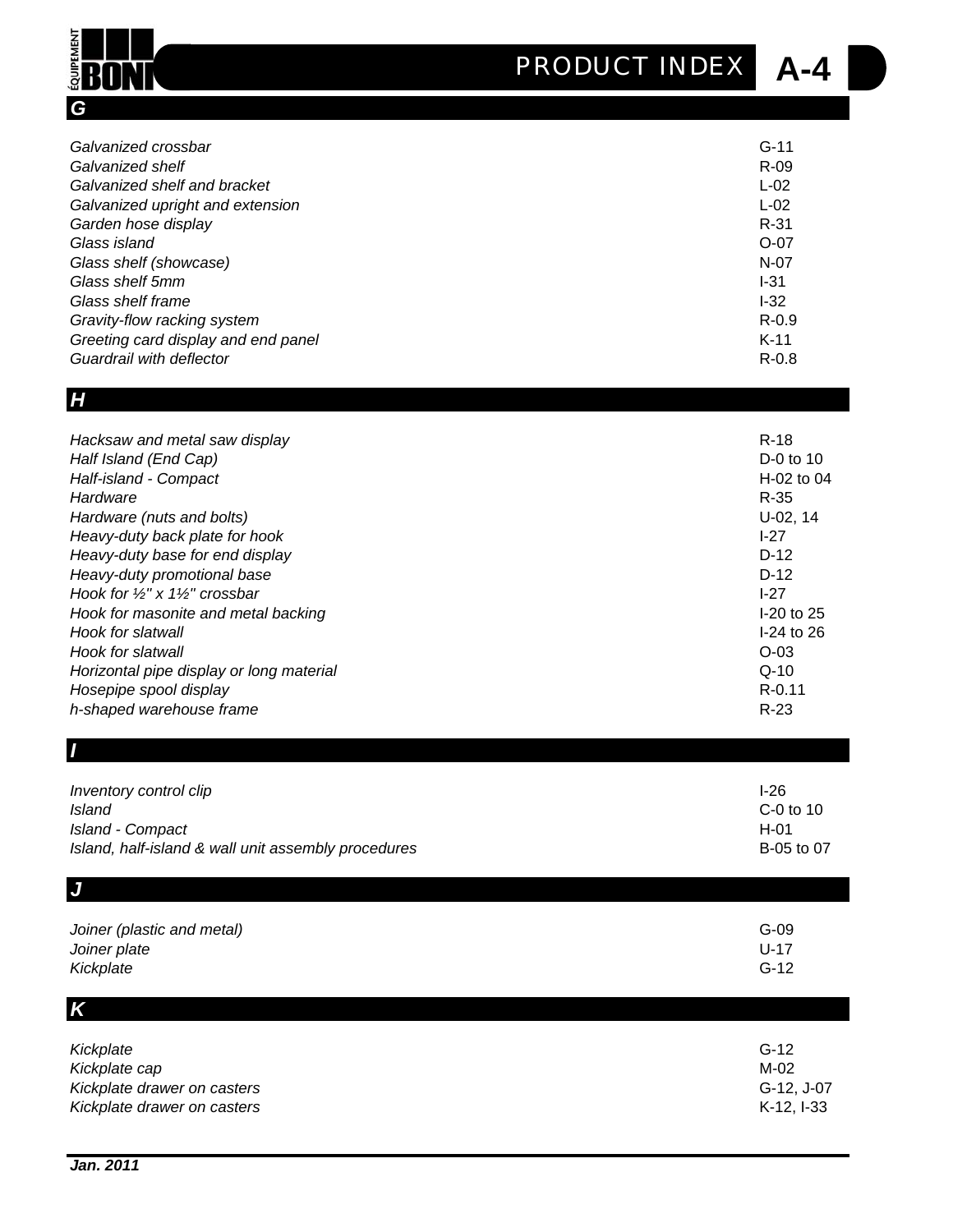| MENT                                                                              | <b>PRODUCT INDEX</b><br>A-5 |  |
|-----------------------------------------------------------------------------------|-----------------------------|--|
|                                                                                   |                             |  |
| Kickplate for 1" offset shelving<br>Kickplate for offset and bolted type shelving | $U-04$<br>$U-04$            |  |
|                                                                                   |                             |  |
|                                                                                   |                             |  |
| Label holder for masonite backing                                                 | $I-25$                      |  |
| Label holder for scan hook                                                        | $P-07$                      |  |
| Label holder for shelf                                                            | $I-09$                      |  |
| Label holder for wire basket                                                      | $I-10$                      |  |
| Label moulding                                                                    | $U-11$                      |  |
| Labeling cart                                                                     | $I-29$                      |  |
| Laboratory unit assembly procedures                                               | B-12, 13                    |  |
| Ladder and step-ladder display                                                    | $Q-10$                      |  |
| Laminate beam                                                                     | R-17                        |  |
| Laminate divider                                                                  | $R-17$                      |  |
| Large spool display on casters                                                    | $R-21$                      |  |
| Light duty warehousing system                                                     | R-61 to 62                  |  |
| Lighting display bracket                                                          | $I-34, Q-07$                |  |
| Lighting display panel system for Boni-type gondola                               | $Q-13$                      |  |
| Lighting fixtrure display panel system                                            | $R-24$                      |  |
| Lighting fixture suspended display assembly procedures                            | B-25 to 27                  |  |
| Literature holder                                                                 | $I-19$                      |  |
| Literature shelf with inclinable brackets                                         | $K-11$                      |  |
| Lock                                                                              | N-08, P-08, Q-01            |  |
| Long material display                                                             | $Q-09$                      |  |
| Long material floor rack (lumber u's)                                             | $R-26$                      |  |
| Lower cap for glass panel                                                         | $G-13$                      |  |
| Lower spacer - Compact                                                            | $H-09$                      |  |
| L-shaped adaptor for bottle bay unit                                              | $P-03$                      |  |
| L-shaped adaptor for bottle bay unit - 2010 model                                 | $P-11$                      |  |
| L-Shaped post $1" \times 1\frac{3}{4"}$ bolted type                               | $U-05$                      |  |
| L-Shaped post $1\frac{1}{4}$ " x $1\frac{1}{4}$ " bolted type                     | $U-05$                      |  |

#### *M*

| Magazine display                                   | $I-18, K-13$ |
|----------------------------------------------------|--------------|
| Magazine rack and end panel                        | K-08         |
| Magazine wave rack display                         | $K-10$       |
| Magnet roll                                        | $I - 10$     |
| Masonite sheet $(4' \times 8')$                    | $G-09$       |
| Medium duty warehousing system                     | R-60         |
| Melamine shelf (showcase)                          | $N-07$       |
| Metal backing for bottle bay unit                  | $P-03$       |
| Metal cabinet with glass doors assembly procedures | B-17, 18     |
| Metal showcase with glass doors                    | $P-08$       |
| Metal showcase with glass doors                    | Q-01, 14     |
| Meter                                              | $Q-03$       |
| Meter & winder crossbar                            | Q-03, 04     |
| Mezzanine                                          | $R - 0.3$    |
| Mezzanine guardrail                                | $R - 0.7$    |
| Mica roll                                          | $I-09$       |
| Mirror backing                                     | P-06         |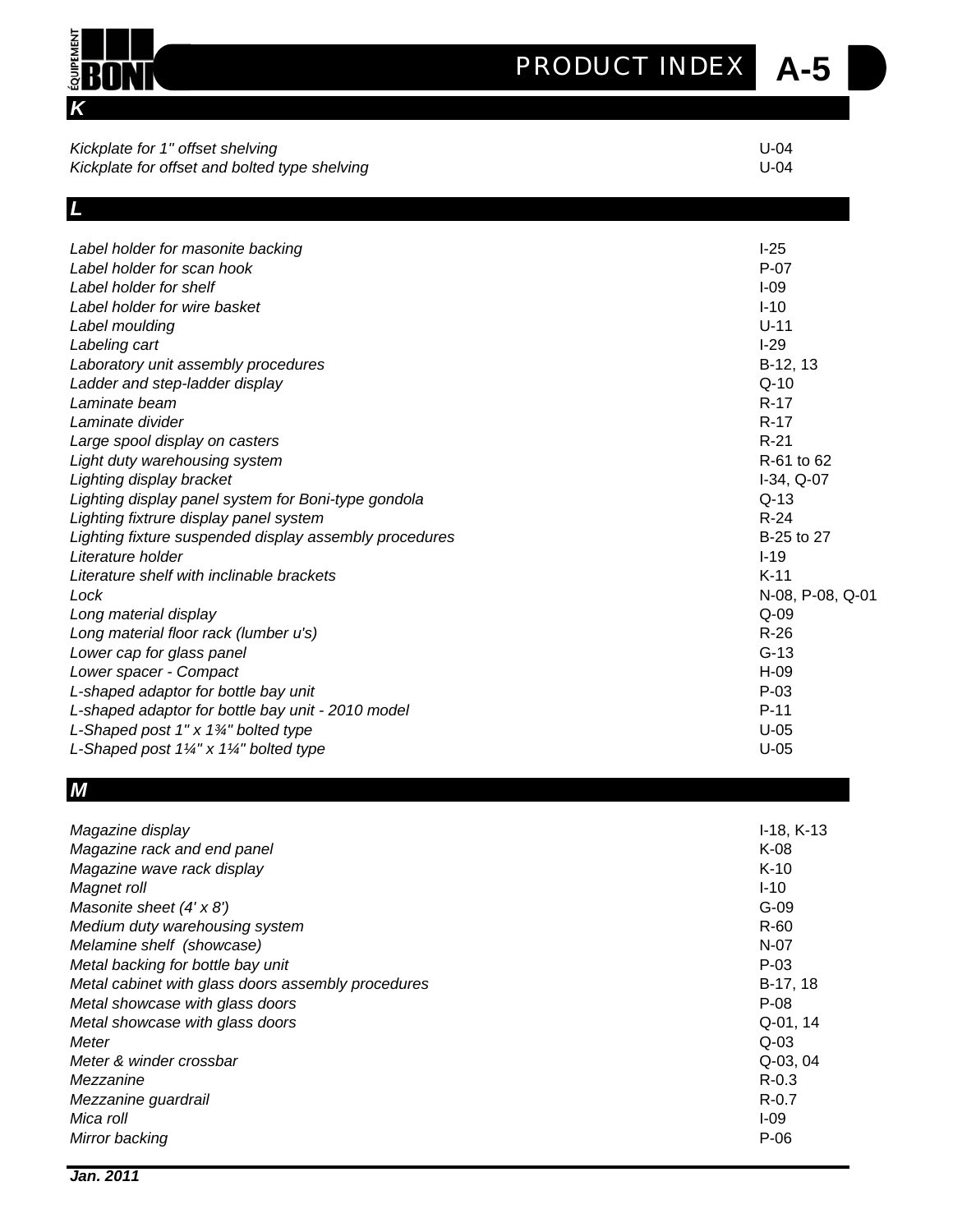## **A-6** *PRODUCT INDEX*

| M                                               |              |
|-------------------------------------------------|--------------|
| Mobile shelf truck                              | $U-20$       |
| Mobile stand for meter and reel                 | $R-21$       |
| Money box                                       | $P-05$       |
| Moulding divider                                | $R-19$       |
| M-shaped divider                                | $R-20$       |
| Multi-purpose bracket for universal slotting    | $O-01$       |
| N                                               |              |
| Nail polish divider                             | $P-04$       |
| Neon                                            | $I-31$       |
| Newspaper shelf                                 | $I-18, K-12$ |
| $\boldsymbol{\omega}$                           |              |
| Offset post 1" c/c - 1" x 1 7/8" - Rear, Front  | $U-01$       |
| OSP mezzanine floor                             | $R - 0.9$    |
| P                                               |              |
| Pallet stopper and protective wire panel        | $R-0.8$      |
| Pallet stopper beam and upright                 | $R-10$       |
| Pegboard page display                           | $Q-11$       |
| Perforated and plain masonite backing panel     | G-07, 08     |
| Perforated and plain metal backing panel        | $G-09$       |
| Perforated masonite backing - Compact           | $H-11$       |
| Perforated sliding panel assembly procedures    | $B-21$       |
| <b>Pick tower</b>                               | $R - 0.3$    |
| Pilaster strip and bracket                      | $N-07$       |
| Plain masonite backing - Compact                | $H-12$       |
| Plain metal backing - Compact                   | $H-13$       |
| Plastic box crossbar                            | $Q-06$       |
| Plastic hand basket & stand                     | $I-29$       |
| Plastic hook for label holder                   | $I-26$       |
| Plastic joiner - Compact                        | $H-10$       |
| Plastic joiner for bottle bay unit              | $P-03$       |
| Plastic joiner for bottle bay unit - 2010 model | $P-12$       |
| Plastic label holder                            | $I-26$       |
| Plastic sample hook                             | $I-27$       |
| Pocket book display and end panel               | K-09         |
| Pocket book shelf with brackets                 | $K-11$       |
| Power tool tables                               | R-38         |
| Pre-cut panel display                           | $Q-13$       |
| Pre-finish panel display page                   | $Q-11$       |

**Profit strip** I-19 **Promotional base with kickplate** D-12 **Promotional basket** I-17 **Promotional clip** I-27 **Promotional display tree** J-06 *Promotional perforated masonite side panel* D-13 to 16 **Promotional wire mesh side panel** D-16 **Promotional wire mesh side panel wire basket** D-16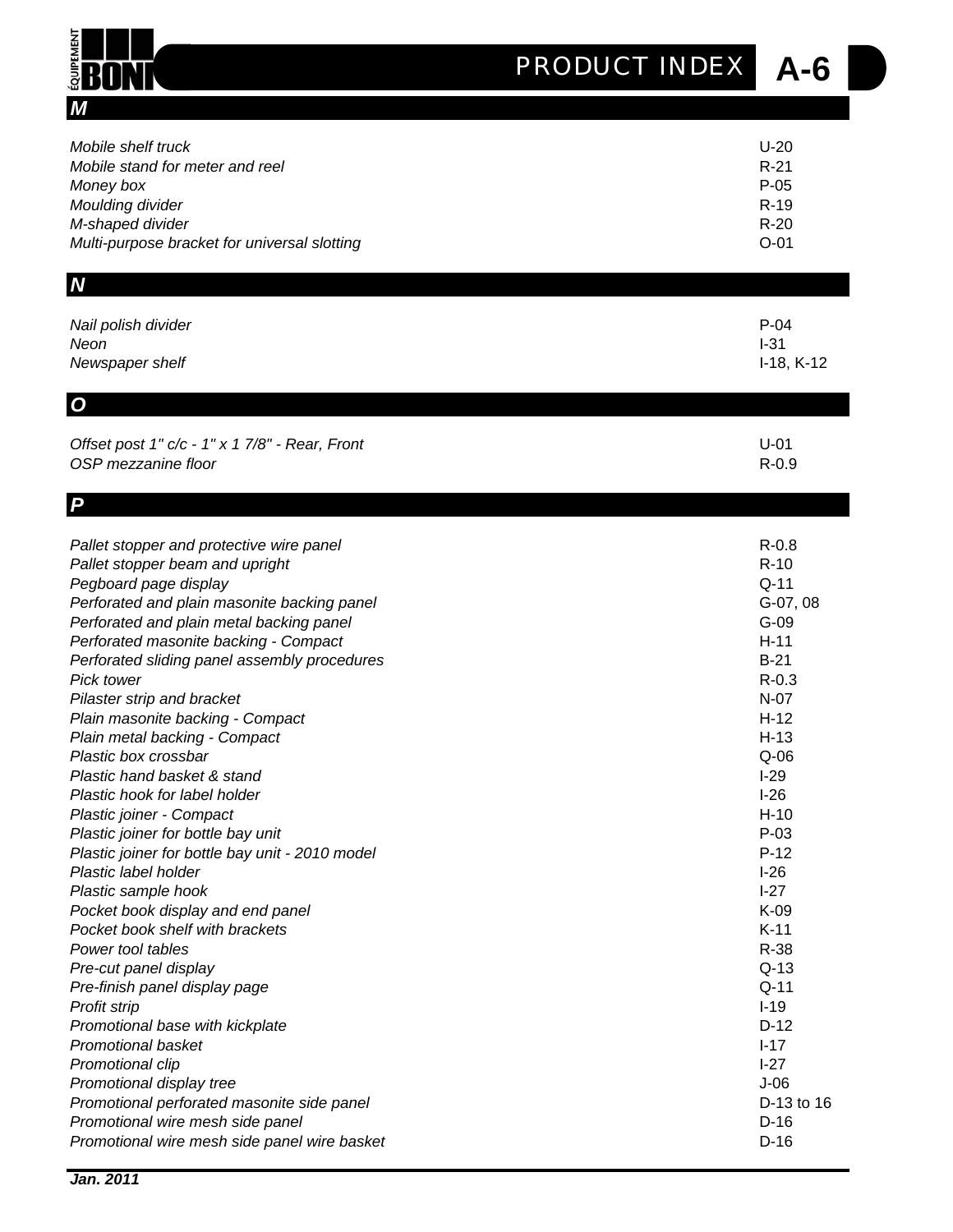# **A-7** *PRODUCT INDEX*

| Protective netting                           | $R - 0.8$      |
|----------------------------------------------|----------------|
| Protruding back                              | $J-01$         |
| Push-back type warehousing system            | $R-0.6$        |
| Q<br>Quad cane display for slatwall          | $P-07$         |
| $\boldsymbol{R}$                             |                |
| Range hood fan display arm                   | $Q-05$         |
| Recessed lighting                            | $N-07$         |
| Regular shelf reinforcement 1" x 1" - 12ga   | $U-11$         |
| Reinforced base for 4-way merchandiser       | $J-06$         |
| Rivet type post                              | $U-15$         |
| Road map display                             | $I-18, K-13$   |
| Rotating hook display assembly procedures    | B-15, 16       |
| Rotative hook display                        | $J-04$         |
| Round tubing bumper                          | $R-16$         |
| S                                            |                |
| Safety bar                                   | R-08 to 10     |
| Safety clip                                  | $R-14$         |
| Safety wiremesh panel                        | $R-10$         |
| Sales terms                                  | B-01, 02       |
| Sam display base (for promotional basket)    | $J-04$         |
| Sample page display                          | $Q-10$         |
| Sandpaper display                            | $Q-05$         |
| Sandpaper display assembly procedures        | $B-24$         |
| Sanitary cap for upright                     | $R-27$         |
| Saw blade display                            | $Q-07$         |
| Scan adaptor for 2-piece double hook         | $I-26$         |
| Security door system                         | $L-04$         |
| Security mirror                              | $I-29$         |
| Self-adhesive plastic tab                    | $I-09$         |
| Service cart                                 | $U-19$         |
| Service counter (in wood)                    | M-06           |
| Shelf box (drawer), divider & guide          | $U-11$         |
| Shelf bracket for hybrid gondola and end cap | $O-09$         |
| Shelf bracket for slatwall                   | $O-04$         |
| Shelf clip for 1" c/c offset post            | $U-06$         |
| Shelf for bottle bay unit                    | $P-02$         |
| Shelf for bottle bay unit - 2010 model       | $P-10$         |
| Shelf medium duty - 18GA                     | $U-10$         |
| Shelf medium duty - 20GA                     | $U-09$         |
| Shelf medium duty - 22GA                     | $U-08$         |
| Shelf regular - 18GA                         | $U-07$         |
| Shelf regular - 20GA                         | $U-06$         |
| Shelf with inclinable brackets - Compact     | $H-15$         |
| Shelf with label moulding                    | I-01, 03, 05   |
| Shelf without label moulding                 | $I-02, 04, 06$ |

*P*

E **HILL**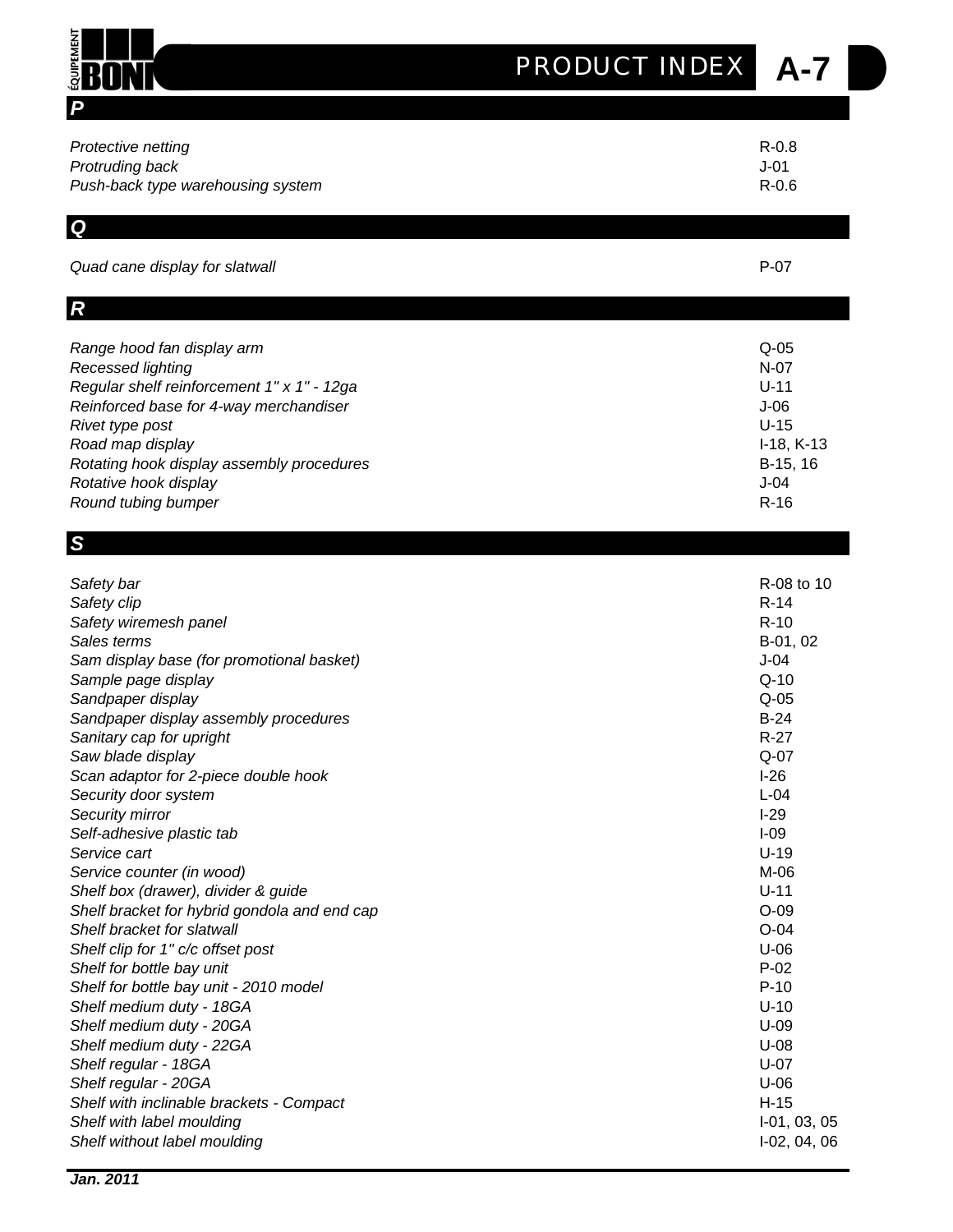

D



| Shim<br>Shim<br>Shoe guard<br>Showcase<br>Showcase tower<br>Side and back panel for bolted type shelving<br>Side cap for glass panel<br>Side cap with channel - Compact<br>Side panel attachment<br>Sign holder<br>Single scan hook for slatwall<br>Single upright<br>Single upright for masonite backing<br>Single upright for metal backing<br>Single upright for slatwall backing<br>Single upright without channel<br>Sink display arm<br>Sink or range hood display crossbar<br>Slanted base step beam<br>Slanted ceramic display<br>Slanted kickplate<br>Slatwall accessory steel plate<br>Slatwall backing - Compact<br>Slatwall sheet<br>Sledgehammer display<br>Sledgehammer display for aluminium slatwall or pegboard<br>Sliding door and panel display<br>Sliding perforated panel<br>Sliding wiremesh door<br>Sliding wood shelf<br>Slotted angle - painted finish<br>Sorage unit<br>Spa display<br>Spacer (row, wall)<br>Spacer for wall - Comapct<br>Spacer for wall or island - Compact<br>Spas storage racking<br>Splice (joiner)<br>Splice (joiner) 1" x 1" x 5"<br>Spool display<br>Spool display - 17' long<br>Spool display (17' long) assembly procedures<br>Stainless steel base<br>Stainless steel counter cover | $R-14$<br>$U-02$<br>$G-13$<br>N-01 to 06<br>N-04, 05<br>$U-03$<br>$G-13$<br>H-09<br>$M-02$<br>$I-28$<br>$P-07$<br>G-02, O-04<br>$G-02$<br>$G-03$<br>G-04, O-05<br>$G-02$<br>$Q-05$<br>$Q-05$<br>$R-06$<br>$R-24$<br>$R-16$<br>$I-27$<br>$H-14$<br>$O-06$<br>$R-18$<br>$Q-20$<br>$R-31$<br>$P-08, Q-01$<br>$R-28$<br>$O-10$<br>$U-18$<br>$J-02, 03$<br>$R-26$<br>$R-13$<br>$H-10$<br>H-09<br>R-0.10<br>U-02, 05<br>$U-17$<br>Q-02, 03<br>$R-21$<br>$B-20$<br>$L-01$<br>$M-01$ |
|------------------------------------------------------------------------------------------------------------------------------------------------------------------------------------------------------------------------------------------------------------------------------------------------------------------------------------------------------------------------------------------------------------------------------------------------------------------------------------------------------------------------------------------------------------------------------------------------------------------------------------------------------------------------------------------------------------------------------------------------------------------------------------------------------------------------------------------------------------------------------------------------------------------------------------------------------------------------------------------------------------------------------------------------------------------------------------------------------------------------------------------------------------------------------------------------------------------------------------------|------------------------------------------------------------------------------------------------------------------------------------------------------------------------------------------------------------------------------------------------------------------------------------------------------------------------------------------------------------------------------------------------------------------------------------------------------------------------------|
|                                                                                                                                                                                                                                                                                                                                                                                                                                                                                                                                                                                                                                                                                                                                                                                                                                                                                                                                                                                                                                                                                                                                                                                                                                          |                                                                                                                                                                                                                                                                                                                                                                                                                                                                              |
|                                                                                                                                                                                                                                                                                                                                                                                                                                                                                                                                                                                                                                                                                                                                                                                                                                                                                                                                                                                                                                                                                                                                                                                                                                          |                                                                                                                                                                                                                                                                                                                                                                                                                                                                              |
| Stainless steel shelf and bracket                                                                                                                                                                                                                                                                                                                                                                                                                                                                                                                                                                                                                                                                                                                                                                                                                                                                                                                                                                                                                                                                                                                                                                                                        | $L-01$                                                                                                                                                                                                                                                                                                                                                                                                                                                                       |
| Stainless steel upright and extension                                                                                                                                                                                                                                                                                                                                                                                                                                                                                                                                                                                                                                                                                                                                                                                                                                                                                                                                                                                                                                                                                                                                                                                                    | $L-01$                                                                                                                                                                                                                                                                                                                                                                                                                                                                       |
| Stairs for mezzanine                                                                                                                                                                                                                                                                                                                                                                                                                                                                                                                                                                                                                                                                                                                                                                                                                                                                                                                                                                                                                                                                                                                                                                                                                     | $R - 0.7$                                                                                                                                                                                                                                                                                                                                                                                                                                                                    |
| Stationary tool plateform                                                                                                                                                                                                                                                                                                                                                                                                                                                                                                                                                                                                                                                                                                                                                                                                                                                                                                                                                                                                                                                                                                                                                                                                                | $R-39$                                                                                                                                                                                                                                                                                                                                                                                                                                                                       |
| Stationery divider                                                                                                                                                                                                                                                                                                                                                                                                                                                                                                                                                                                                                                                                                                                                                                                                                                                                                                                                                                                                                                                                                                                                                                                                                       | $K-12$                                                                                                                                                                                                                                                                                                                                                                                                                                                                       |
|                                                                                                                                                                                                                                                                                                                                                                                                                                                                                                                                                                                                                                                                                                                                                                                                                                                                                                                                                                                                                                                                                                                                                                                                                                          | $K-11$                                                                                                                                                                                                                                                                                                                                                                                                                                                                       |
| Stationery shelf with brackets                                                                                                                                                                                                                                                                                                                                                                                                                                                                                                                                                                                                                                                                                                                                                                                                                                                                                                                                                                                                                                                                                                                                                                                                           |                                                                                                                                                                                                                                                                                                                                                                                                                                                                              |
| Step beam                                                                                                                                                                                                                                                                                                                                                                                                                                                                                                                                                                                                                                                                                                                                                                                                                                                                                                                                                                                                                                                                                                                                                                                                                                | $R-05$                                                                                                                                                                                                                                                                                                                                                                                                                                                                       |
| Storage platform                                                                                                                                                                                                                                                                                                                                                                                                                                                                                                                                                                                                                                                                                                                                                                                                                                                                                                                                                                                                                                                                                                                                                                                                                         | $R - 0.3$                                                                                                                                                                                                                                                                                                                                                                                                                                                                    |
|                                                                                                                                                                                                                                                                                                                                                                                                                                                                                                                                                                                                                                                                                                                                                                                                                                                                                                                                                                                                                                                                                                                                                                                                                                          |                                                                                                                                                                                                                                                                                                                                                                                                                                                                              |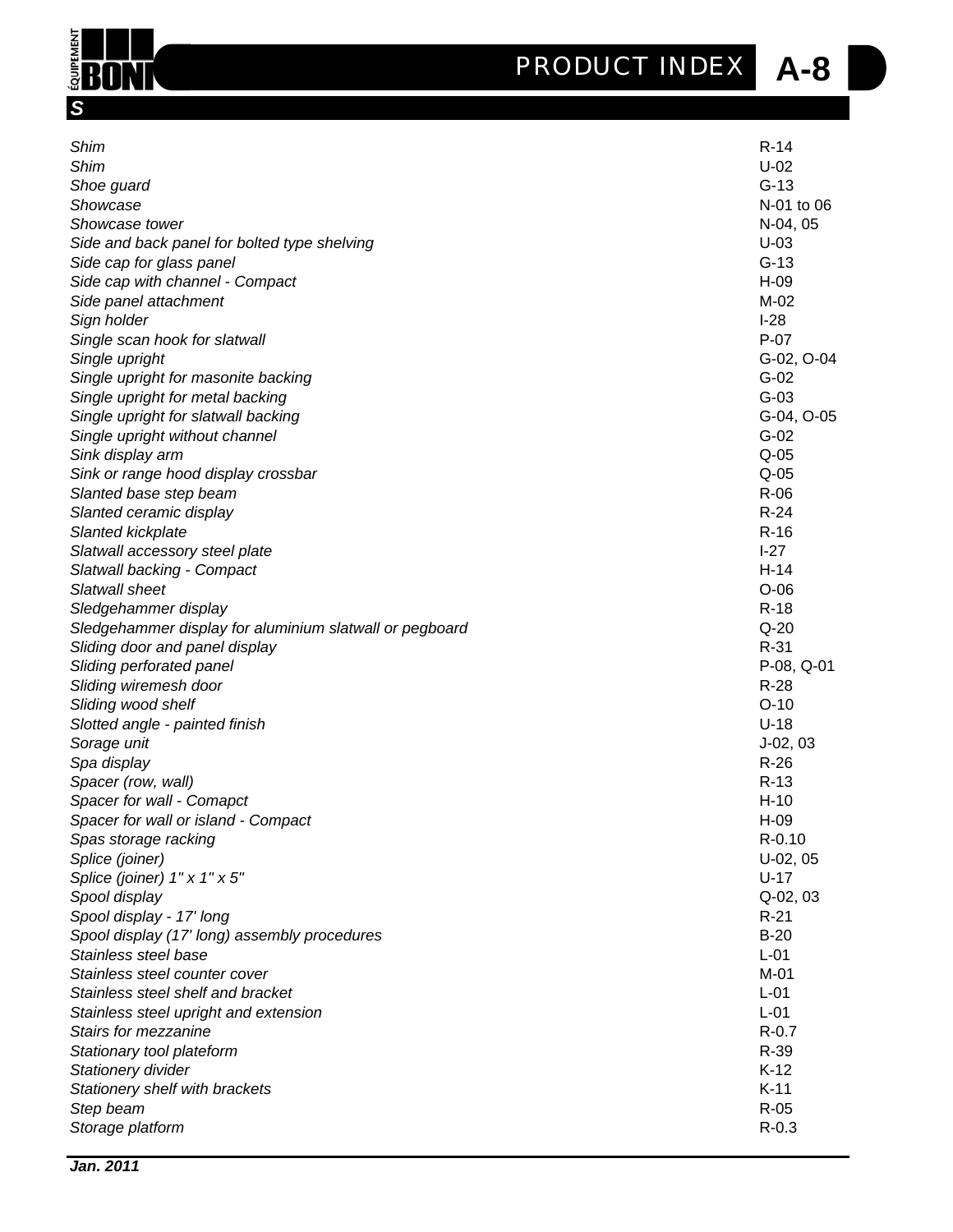## **A-9** *PRODUCT INDEX*



| Storage unit (showcase)                     | $N-06$    |
|---------------------------------------------|-----------|
| Storage unit assembly procedures            | $B-19$    |
| Straight slatwall shelf - Compact           | $H-15$    |
| Suspended ceiling track display             | R-39      |
| Sway brace (pair)                           | $U-02.05$ |
| Swivel wiremesh door                        | $R-28$    |
| Swivle door for impulsive product and acces | $R-32$    |

| ____<br>٦ |  |
|-----------|--|
|           |  |
|           |  |
|           |  |
|           |  |

| Telescopic upright - Zinc finish<br>$L - 04$<br>$U-17$<br>Tie bar<br>$R - 0.7$<br>Tip-up guardrail<br>$P-07$<br>Toilet booster seat display for slatwall<br>$R-20$<br>Toilet display<br>$Q-06$<br>Toilet seat bracket<br>$Q-06$<br>Toilet seat display<br>$R-20$<br>Toilet seat display<br>$P-02$<br>Top and bottom for bottle bay unit<br>$P-12$<br>Top and bottom for bottle bay unit - 2010 model<br>Top cap - Compact<br>H-08<br>Top cap (single, double, masonite, metal)<br>$R-13$<br>Top-tie<br>$R - 0.4$<br>Transmobile<br>$R-19$<br>Triangular divider<br>$R-18$<br>T-square and level display<br>$I-10$<br>Two-face tape roll |          |
|-----------------------------------------------------------------------------------------------------------------------------------------------------------------------------------------------------------------------------------------------------------------------------------------------------------------------------------------------------------------------------------------------------------------------------------------------------------------------------------------------------------------------------------------------------------------------------------------------------------------------------------------|----------|
|                                                                                                                                                                                                                                                                                                                                                                                                                                                                                                                                                                                                                                         |          |
|                                                                                                                                                                                                                                                                                                                                                                                                                                                                                                                                                                                                                                         |          |
|                                                                                                                                                                                                                                                                                                                                                                                                                                                                                                                                                                                                                                         |          |
|                                                                                                                                                                                                                                                                                                                                                                                                                                                                                                                                                                                                                                         |          |
|                                                                                                                                                                                                                                                                                                                                                                                                                                                                                                                                                                                                                                         |          |
|                                                                                                                                                                                                                                                                                                                                                                                                                                                                                                                                                                                                                                         |          |
|                                                                                                                                                                                                                                                                                                                                                                                                                                                                                                                                                                                                                                         |          |
|                                                                                                                                                                                                                                                                                                                                                                                                                                                                                                                                                                                                                                         |          |
|                                                                                                                                                                                                                                                                                                                                                                                                                                                                                                                                                                                                                                         |          |
|                                                                                                                                                                                                                                                                                                                                                                                                                                                                                                                                                                                                                                         |          |
|                                                                                                                                                                                                                                                                                                                                                                                                                                                                                                                                                                                                                                         |          |
|                                                                                                                                                                                                                                                                                                                                                                                                                                                                                                                                                                                                                                         | G-10, 11 |
|                                                                                                                                                                                                                                                                                                                                                                                                                                                                                                                                                                                                                                         |          |
|                                                                                                                                                                                                                                                                                                                                                                                                                                                                                                                                                                                                                                         |          |
|                                                                                                                                                                                                                                                                                                                                                                                                                                                                                                                                                                                                                                         |          |
|                                                                                                                                                                                                                                                                                                                                                                                                                                                                                                                                                                                                                                         |          |
|                                                                                                                                                                                                                                                                                                                                                                                                                                                                                                                                                                                                                                         |          |

### *U*

| $O-06$<br>U-bar for slatwall<br>$O-04$<br>Universal clip for profit strip<br>$I-19$<br>Universal system adaptor<br>$G-13, I-33$<br>Upper and lower mirror bracket<br>P-06<br>Upright - Compact<br>$H-06$ to 08<br>Upright for bottle bay unit<br>$P-03$<br>Upright for bottle bay unit - 2010 model<br>$P-11$<br>Upright leveller and adaptor<br>$G-01$<br>$R-15$<br>Upright protector<br>Upright side cap for glass backing<br>$P-05$<br>Uprights with single or double slotting (universal type)<br>$O - 01$ |                             |  |
|----------------------------------------------------------------------------------------------------------------------------------------------------------------------------------------------------------------------------------------------------------------------------------------------------------------------------------------------------------------------------------------------------------------------------------------------------------------------------------------------------------------|-----------------------------|--|
|                                                                                                                                                                                                                                                                                                                                                                                                                                                                                                                | U-bar for Boni-type upright |  |
|                                                                                                                                                                                                                                                                                                                                                                                                                                                                                                                |                             |  |
|                                                                                                                                                                                                                                                                                                                                                                                                                                                                                                                |                             |  |
|                                                                                                                                                                                                                                                                                                                                                                                                                                                                                                                |                             |  |
|                                                                                                                                                                                                                                                                                                                                                                                                                                                                                                                |                             |  |
|                                                                                                                                                                                                                                                                                                                                                                                                                                                                                                                |                             |  |
|                                                                                                                                                                                                                                                                                                                                                                                                                                                                                                                |                             |  |
|                                                                                                                                                                                                                                                                                                                                                                                                                                                                                                                |                             |  |
|                                                                                                                                                                                                                                                                                                                                                                                                                                                                                                                |                             |  |
|                                                                                                                                                                                                                                                                                                                                                                                                                                                                                                                |                             |  |
|                                                                                                                                                                                                                                                                                                                                                                                                                                                                                                                |                             |  |
|                                                                                                                                                                                                                                                                                                                                                                                                                                                                                                                |                             |  |

| V                                          |        |
|--------------------------------------------|--------|
|                                            |        |
| Versa-rack                                 | $R-22$ |
| Vertical display for CD slatwall           | $K-07$ |
| Vertical spool display                     | $R-21$ |
| Vertical spool display assembly procedures | $B-22$ |
| Vial shelf                                 | $P-05$ |